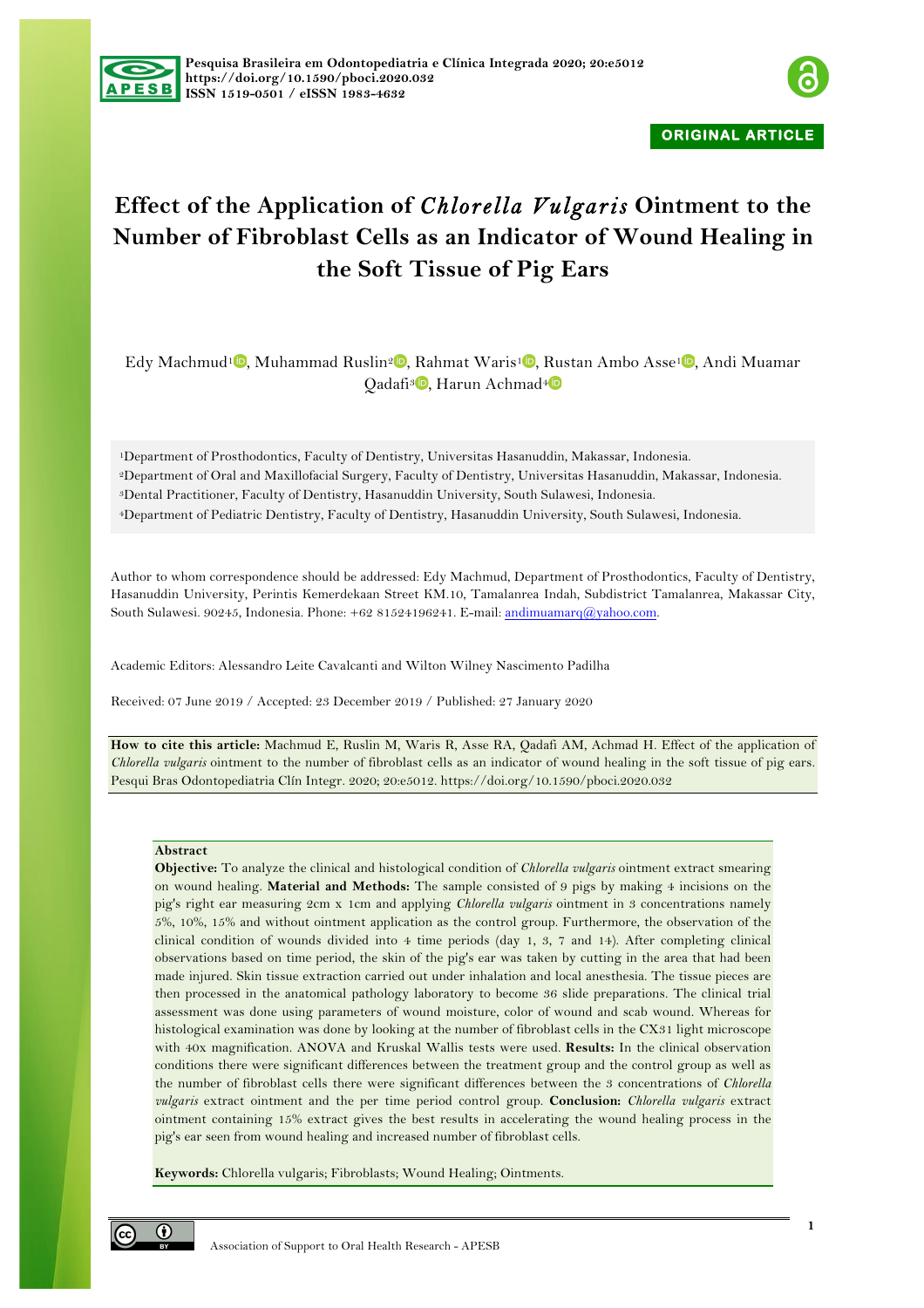## **Introduction**

In dentistry, many treatments will cause injury to the oral mucosa, which then requires good treatment to prevent serious infections. Handling wounds can be done by using antiseptics, antibiotics and general wound care. Wound healing is an essential thing to restore the continuity of broken tissue and return the functional status of the affected skin. Wound healing involves continuous interactions between cells and cells-matrix seen in four phases of healing overlapping wounds; they are coagulation, inflammatory, proliferation - migration and remodeling phase  $\lceil 1 \rceil$ .

The best and optimal treatment in handling open wounds is to use materials and methods that can accelerate wound contractions, prevent excessive granulation tissue formation, prevent bacterial growth and be able to maintain normal pH as an appropriate moisturizer to accelerate wound closure [2].

In cases of tooth extraction, inflammation can occur due to trauma extraction. Tooth extraction can result in disruption of tissue continuity and tissue damage called injury. The wound healing after tooth extraction involves the healing process in soft tissues; they are connective tissue, gingival epithelium and in the hard tissue of the alveolar bone. In the proliferation phase of the wound healing, two things occur, the proliferation and migration of fibroblasts and endothelial cells to the injured area. Fibroblasts will produce collagen and extracellular matrix components so that blood clots will begin to be replaced by granulation tissue. In the process of wound healing, collagen is needed to repair damage and restore anatomical structure and tissue function [3].

Some natural resources have biological activities with potential therapeutic applications. Existing natural resources have several ingredients that contribute as wound healing factors. One of the natural resources currently being developed is *Chlorella vulgaris*. *Chlorella vulgaris* is a green algae that has been widely used as a health food and consists of 4 components that have real health effects, such as chlorophyll, cell wall, beta-carotene and Chlorella Growth Factor (CGF). *Chlorella vulgaris* has some properties that are beneficial to the injured organs and tissues with a variety of causes, it is called "great normalizer" which means the ability of *Chlorella vulgaris* to restore various bodily functions to normal levels [4,5].

*Chlorella vulgaris* is thought to act as an anti-inflammatory agent because of its ability to reduce the secretion of cytokines associated with inflammatory activity, such as some types of interleukin (IL) and also matrix metallssoproteinase (MMP), a matrix which damage the tissue. Somebody activities induced by the administration of *Chlorella vulgaris* can also be related to the growth and development of fibroblasts [4,6].

Fibroblasts play an important role in the process of tissue repair, which is responsible for the preparation of producing protein products that will be used in tissue reconstruction. Therefore, the number of fibroblast cells is one of the parameters to assess the wound healing process.

A previous study evaluated all *Chlorella vulgaris* ointments, explained that the 5% ointment by mouth showed the best result in the formulation test with good dispersion, the most normal pH and the viscosity that met the standard. Meanwhile, the 15% *Chlorella vulgaris* extract ointment produces the best results comparing other concentrations after application in mice's oral mucosa [7].

The application of the *Chlorella vulgaris* form in that study was carried out on the oral mucosa without injury so that further research is needed to make injury in order to asses the effectiveness of each concentration of *Chlorella vulgaris* extract and obtain a more appropriate type of preparation and concentration for oral cavity wound healing in extracted wounds and post-implantation remodeling. Therefore, we wanted to prove the effectiveness of *Chlorella vulgaris* extract ointment on wound healing performed on animal ears through clinical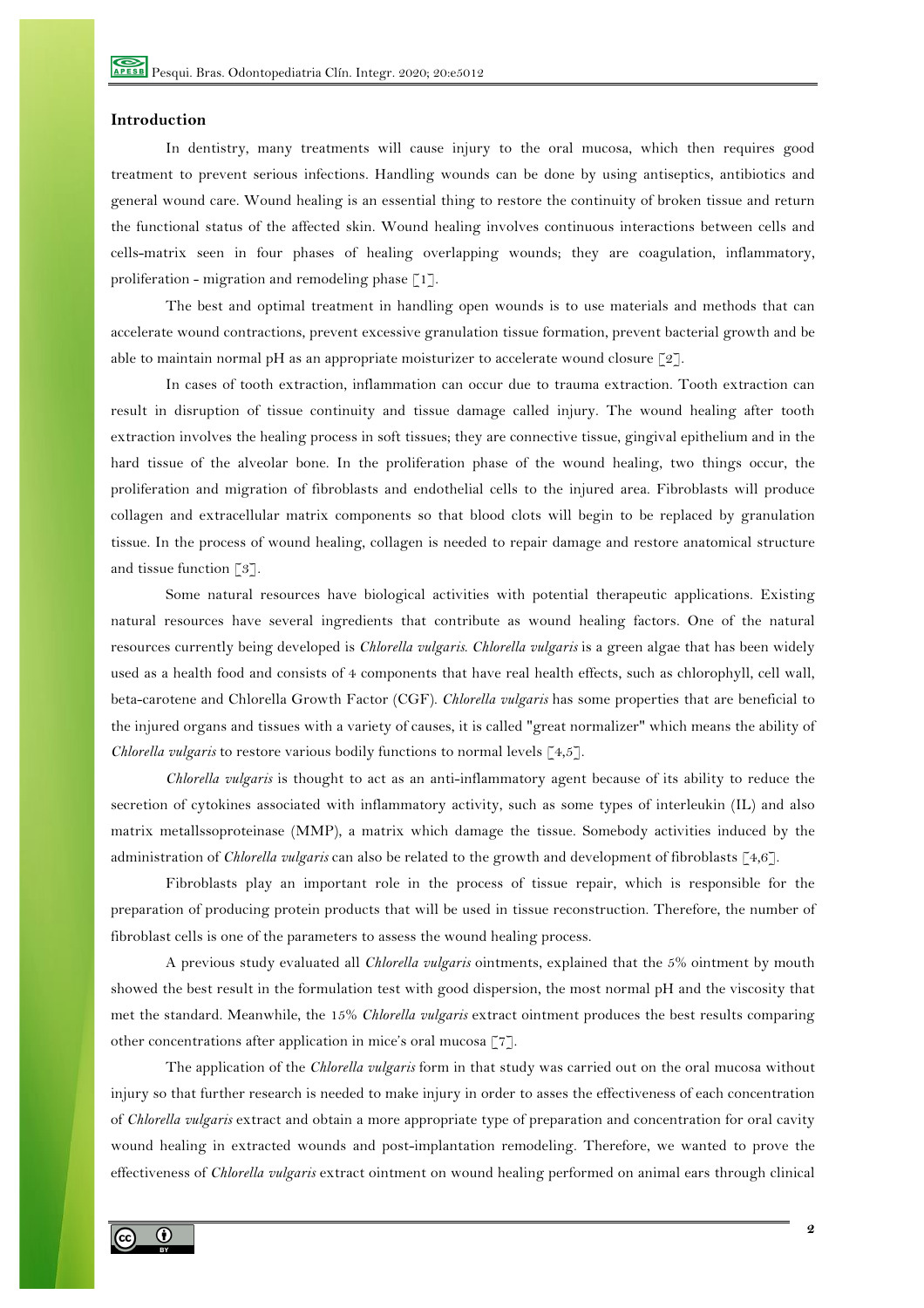and histological examination which is expected to be a reference in the selection of *Chlorella vulgaris* ointment as an alternative ingredient that plays a role in the natural healing process after implantation.

# **Material and Methods**

## Study Design

This research is an experimental laboratory study, using a post-test only group research design. The extracts were made at the Biopharmaceutical Laboratory of the Faculty of Pharmacy, Hasanuddin University. The treatment of the animals and clinical observations was done at Hewan Sahabat Satwa Celebes Clinic Makassar and Moncongloe Animal Husbandry in Maros Regency. The examination of fibroblast cells number was carried out at the Pathology Laboratory Anatomy of the Rumah Sakit Pendidikan UNHAS.

### Experimental Phase

This research was started with the preparation of the sample by making the *Chlorella vulgaris* extract in the form of ointment. The pigs were adapted for 7 days in a cage with 3 pigs in each. Furthermore, treatment was carried out in all samples (9 pigs) making four injuries to the right ear measuring 2 cm x 1cm under inhalation and local anesthesia. After making the injury, the *Chlorella vulgaris* extract was applicated to the wound with different concentrations of ointment for each wound: 5%, 10%, 15% and one wound with no application. Sorted from ear tip to base of pig ear.

The pigs were returned to the cage and continued with the application of ointment per 12 hours  $(2x1)$ every day and clinical observations were done from day 1 (immediately after application), then on day 3 for 3 first pigs were underwent the incision of the wound area. Each area was placed in a container containing 10% of formalin solution. The sample was sent to an anatomical pathology laboratory for the slide preparations. The observations were carried out on day 7 for 3 pigs and were done on day 14 for 3 pigs and tissue extraction as well as 3 pigs observed at the third day.

| <b>Wound Morphology</b> | Category            | <b>Score</b> |
|-------------------------|---------------------|--------------|
| Humidity                | Wet Wound           | $+3$         |
|                         | Moist Wound         | $+2$         |
|                         | Dry Wound           | $+1$         |
| Wound Color             | Red                 | $+4$         |
|                         | Light Red           | $+3$         |
|                         | <b>Brownish Red</b> | $+2$         |
|                         | White/normal        | $+1$         |
| <b>Wound Scars</b>      | Open Wound          | $+4$         |
|                         | Scab                | $+3$         |
|                         | Close Wound         | $+2$         |
|                         | Hairy Wound         | $+1$         |

**Table 1. Wound healing parameters for clinical observation.**

Preparations were processed in the anatomical pathology laboratory with preparations stained using the general coloring Hemotoxylin Eosin (HE) to see neovascularization, epithelialization, and fibroblast cells using a CX31 light microscope with 10x and 40x magnification.

Data Analysis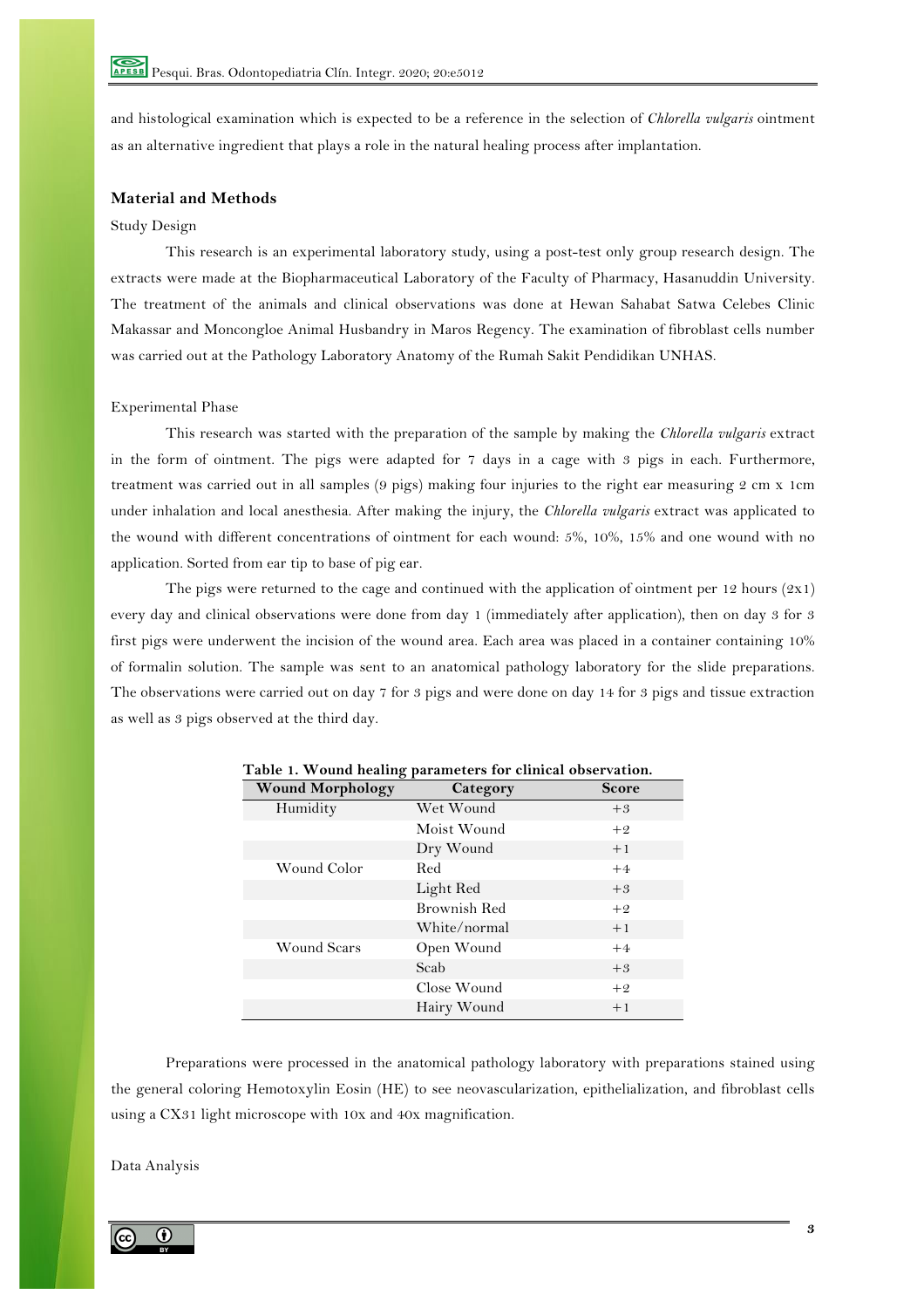Data were analyzed statistically using ANOVA statistical test to see homogeneity, distribution of the samples and the differences in clinical observation results between treatment groups. The Kruskal-Wallis statistical test used to see the difference in the number of fibroblast cells between the treatment groups per time period.

# **Results**

Clinical observations showed the differences in humidity, wound color and wound scars based on the treatment group in 4 time periods.

Table 2 and Figure 1 shows differences in moisture parameters, wound color, and scab scars based on the length of observation. The highest humidity parameters is on day 3 (1.75) and the lowest is on day 7 and day 14 (1.17) (p=0.029), which means that there are differences in the average value of humidity between one observation day to another. The highest color parameters of the wound is seen on day 7 (3.33) and the lowest is on day 14 (1.00) (p<0.001), which means that there are differences in the mean color values of injuries between observation days with each other. The highest scar wound indicator is on day 7 (2.92) and the lowest is on day 14 (2.00) (p<0.001), there are differences in the mean score of the scar between the observation days with each other.

| <b>Observation</b> |         | Humidity | <b>Wound Colors</b> | <b>Wound Scars</b> |  |
|--------------------|---------|----------|---------------------|--------------------|--|
| Day 1              | Mean    | 3.00     | 4.00                | 4.00               |  |
|                    | SD.     | 0.00     | 0.00                | 0.00               |  |
| Day 3              | Mean    | 1.75     | 2.25                | 2.50               |  |
|                    | SD.     | 0.75     | 0.45                | 0.52               |  |
| Day 7              | Mean    | 1.17     | 3.33                | 2.92               |  |
|                    | SD.     | 0.39     | 0.49                | 0.29               |  |
| Day $14$           | Mean    | 1.17     | 1.00                | 2.00               |  |
|                    | SD.     | 0.39     | 0.00                | 0.00               |  |
|                    | p-value | < 0.001  | < 0.001             | < 0.001            |  |

**Table 2. Differences in moisture parameters, wound colors, and wound scars based on length of observation.**

\*Anova Test (p<0.05).



**Figure 1. Differences in moistures parameters, wound colors, ans wound scars based on length of observation.**

The result of analysis of fibroblast cells number showed that there are significant differences between the increase and the decrease in the number of fibroblast cells in the calculation of the number of fibroblast cells between time periods (Figure 2).

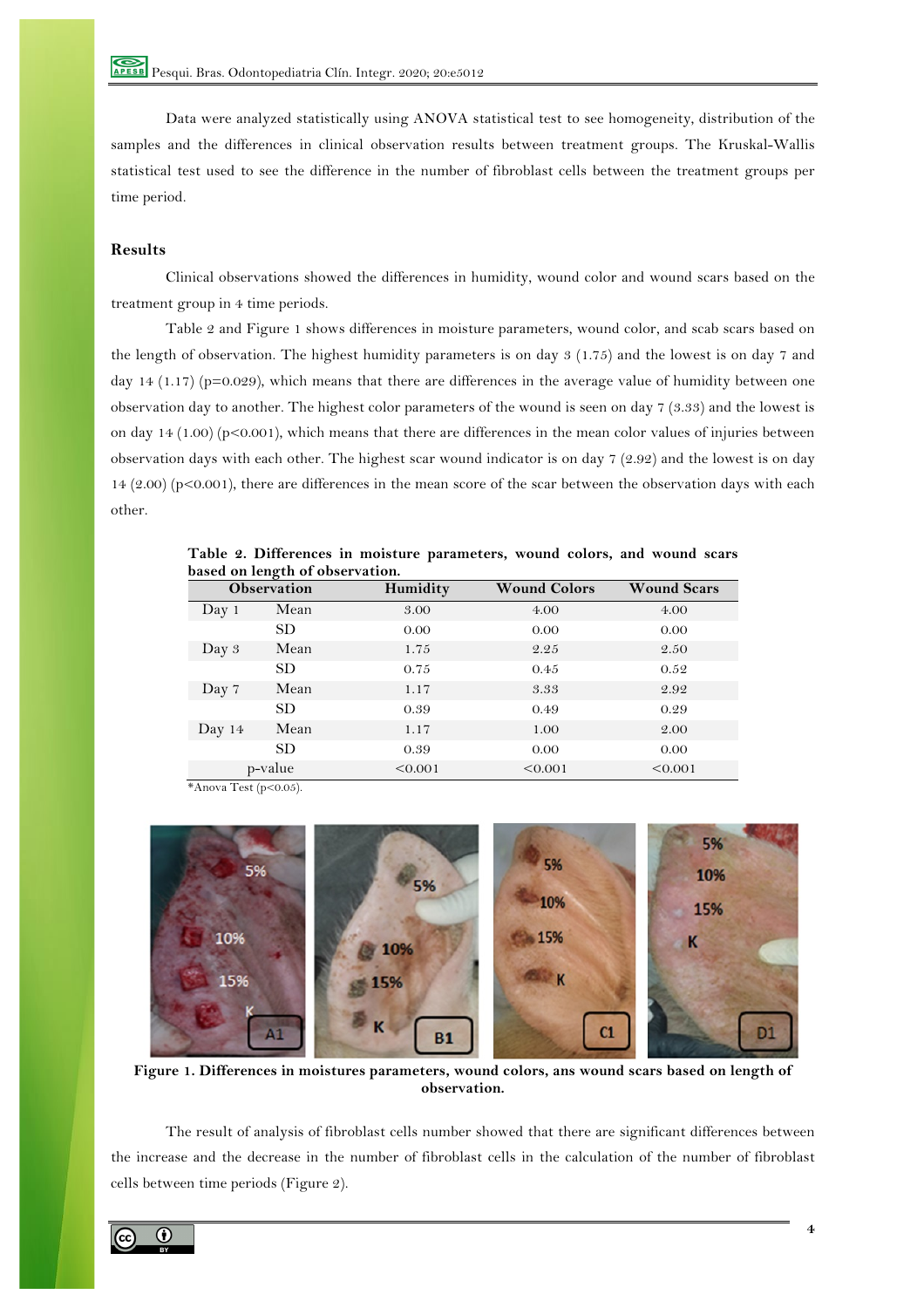

**Figure 2. Wound healing phase after application of** *Chlorella vulgaris* **extract ointment. It appears on day 3 (H3) that there is a picture of the nucleus of dark lymphocyte cells (A) and fibroblast cells (B) in the form of encapsulated cells that contain 1 cell nucleus. On Day 7 (H7) there is an increase in fibroblast cells marked by the wound surface that almost covered by fibroblast cells (B). On day 14 (H14) some fibroblast cells have been lost and replaced by the collagen tissue (C).**

In Table 3, the examination and calculation of treatment test 5% of fibroblast cells showed an increase in the number of fibroblast cells on day 3 with an average of 69 experimental animals and decreased on day 7 to 67 and increased again on day 14 to 87. For test animals treated 10% showed an increase in the number of fibroblast cells higher than 5%, on day 3 with an average number of 120 then increasing on day 7 to 128 and decreasing on day 14 with an average of 119. In the treatment group of 15%, there was also an increase in the number of fibroblast cells with an average that was almost equal to 5%, 68, and had a very high increase on day 7, 173 and decreased on day 14 to 45. The observation of the control group showed an increase in fibroblast cells until day 14, whereas 31 in day 3, 89 in day 7 and greatly increases with 141 on day 14.

**Table 3. Differences of the fibroblast cells number based on the concentration of** *Chlorella vulgaris* **ointment.**

| Groups                    |           | Day 3    | Day 7    | Day $14$ | p-value  |
|---------------------------|-----------|----------|----------|----------|----------|
| Cream Application 5%      | Mean      | 69.00    | 67.00    | 4.00     | $0.044*$ |
|                           | <b>SD</b> | 2.00     | 1.00     | 0.00     |          |
| Cream Application 10%     | Mean      | 120.00   | 128.00   | 2.50     | $0.048*$ |
|                           | SD.       | 1.00     | 2.00     | 0.52     |          |
| Cream Application 15%     | Mean      | 68.00    | 173.00   | 2.92     | $0.027*$ |
|                           | <b>SD</b> | 3.00     | 1.00     | 0.29     |          |
| Without Cream Application | Mean      | 31.00    | 89.00    | 2.00     | $0.027*$ |
|                           | <b>SD</b> | 1.00     | 1.00     | 0.00     |          |
| p-value                   |           | $0.024*$ | $0.016*$ | $0.016*$ |          |

\*Kruskal-Wallis test (p<0.05).

In the group that received the application of ointment, the fibroblast cells increased on day 3 and 7 and decreased on day 14. While for the control group there was an increase until the 14th day (Figure 3).





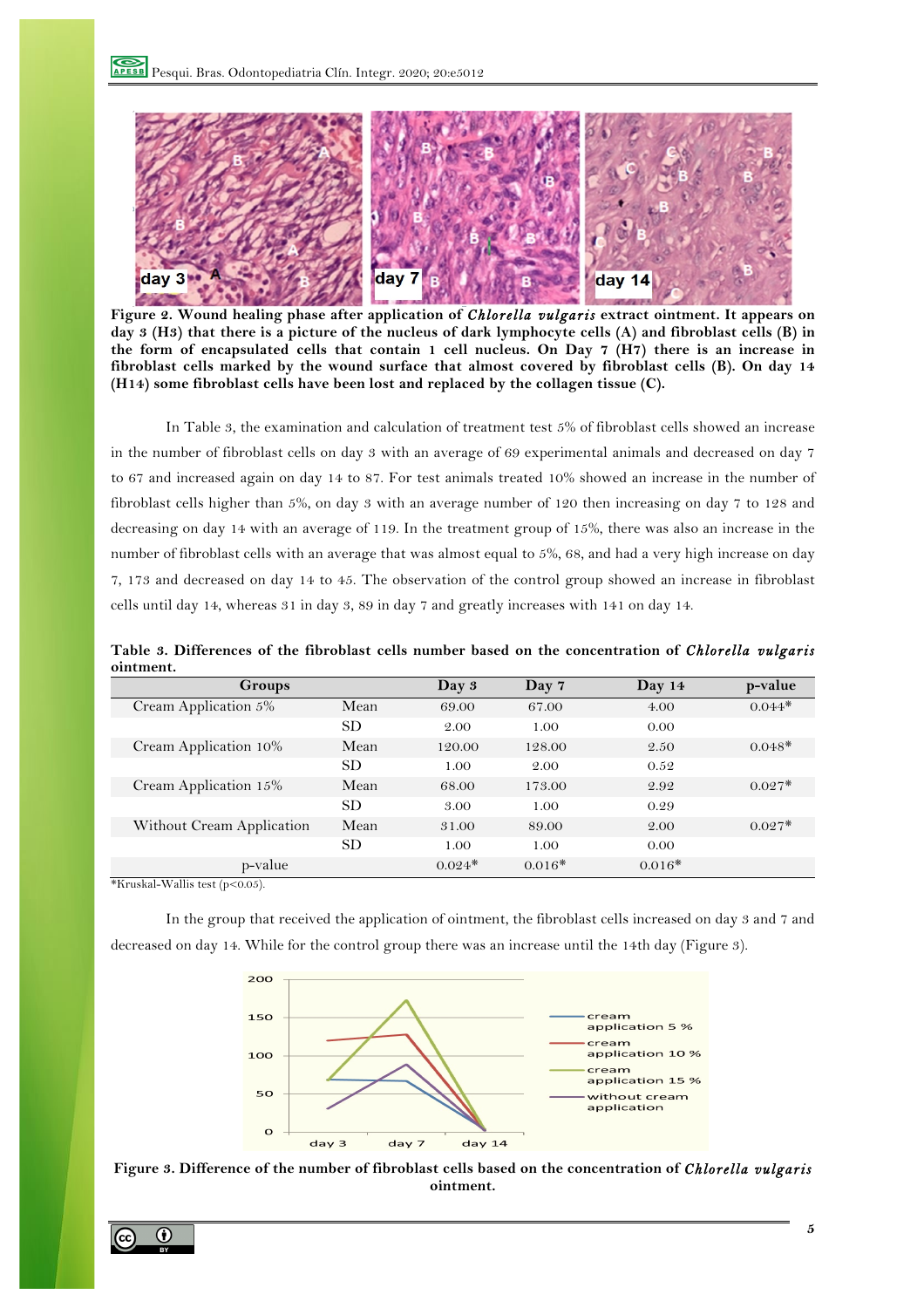## **Discussion**

The administration of *Chlorella vulgaris* extract ointment of 5%, 10% and 15% in each group of animals were analysed by observing the moisture parameters, wound color and scar based on the results of data analysis which showed that the 15% *Chlorella vulgaris* extract ointment showed the best changes in wound parameters among all groups.

At the administration of 15% *Chlorella vulgaris* ointment tends to cover the wound faster than the *Chlorella vulgaris* ointment with concentrations of 10% and 5%. This can be affected by the stability of the ointment formulation itself. In general, *Chlorella vulgaris* 15% ointment appears to be more stable which is indicated by more concentrated color and changes in color to light which tends to be slower than in 10% and 5% of *Chlorella vulgaris* ointment. The right formulation of ointment with the stability of the active ingredient in a good ointment can support more optimal wound healing. In addition to good drug absorption, the content of *Chlorella vulgaris* is the most influential factor in the speed of wound healing in test animals.

*Chlorella vulgaris* has four main ingredients, namely chlorophyll, carotenoids, phycobilin, and Chlorella growth factor (CGF), which have a significant effect on health, including in the process of wound healing. Chlorophyll concentrations of 0.05% - 0.5% found in *Chlorella vulgaris* can invade and multiply fibroblasts, which are useful in the process of wound healing [6]. Fibroblasts will produce collagen, which forms part of the granulation tissue formed in the area of injury. Beta-carotene, which is a component of *Chlorella vulgaris*, also increases immunity by increasing the tissue integrity and enhancing defense cell activity. Chlorella growth factor (CGF) contains growth-promoting factors in organisms, including various nutritional elements such as amino acids, sugars, vitamins, minerals, and nucleic acids. The CGF can support the wound healing process through optimizing the regeneration of skin cells. In addition, to stimulate cell regeneration, CGF also has an important role in the activity of inflammatory cells that support the speed of wound healing [6].

Clinical observations showed that the wounds smeared by *Chlorella vulgaris* extract ointment tend to heal quickly and are covered by Chlorella deposits. In the early days, the wound closed and formed a kind of dark green layer that is the condition that might accelerate the healing process  $\lceil 6 \rceil$ .

The result of the wound moisture parameters between 3 days, 7 days and 14 days of observation showed a significant difference. The average humidity parameters of wounds on day 3 is alkali. The incision causes the skin to lose its retraction so that open sores form a gap. The incision causes inflammation because it causes larger changes in capillary shape. Wet-looking wounds are caused by prolonged dilation of blood vessels so that the amount of extracellular compartment fluid increases abnormally [8-10].

The wound dries and forms a scar on the next day until the wound closes and the scar detaches from the wound. In this phase angiogenesis also occurs, which is a process of newly developing blood vessel capillaries or the formation of new tissue (tissue granulation). In addition, the fat content of the ointment and the base of the ointment used can attract more water so that the wound dries faster  $[6]$ .

The dried wound then thickens, forming a scar on the surface of the wound. Tissue repair continues to occur until it forms new skin tissue in a wound covered by a scab. When the wound closes completely, the scab will be attracted and detached from the wound so that new skin tissue appears. Scab is released after the wound, closes followed by hair growth on new skin tissue. Hair growth in the wound area shows the regeneration process and the skin condition has begun to return to normal [8].

On day 3, the average condition for all treatments showed a moist wound until it began to dry out. The wound becomes moist due to the release of platelets and proteins that form fibrous tissue and fibrin formation on the wound surface. The wound that begins to dry is caused by an improvement in the circulatory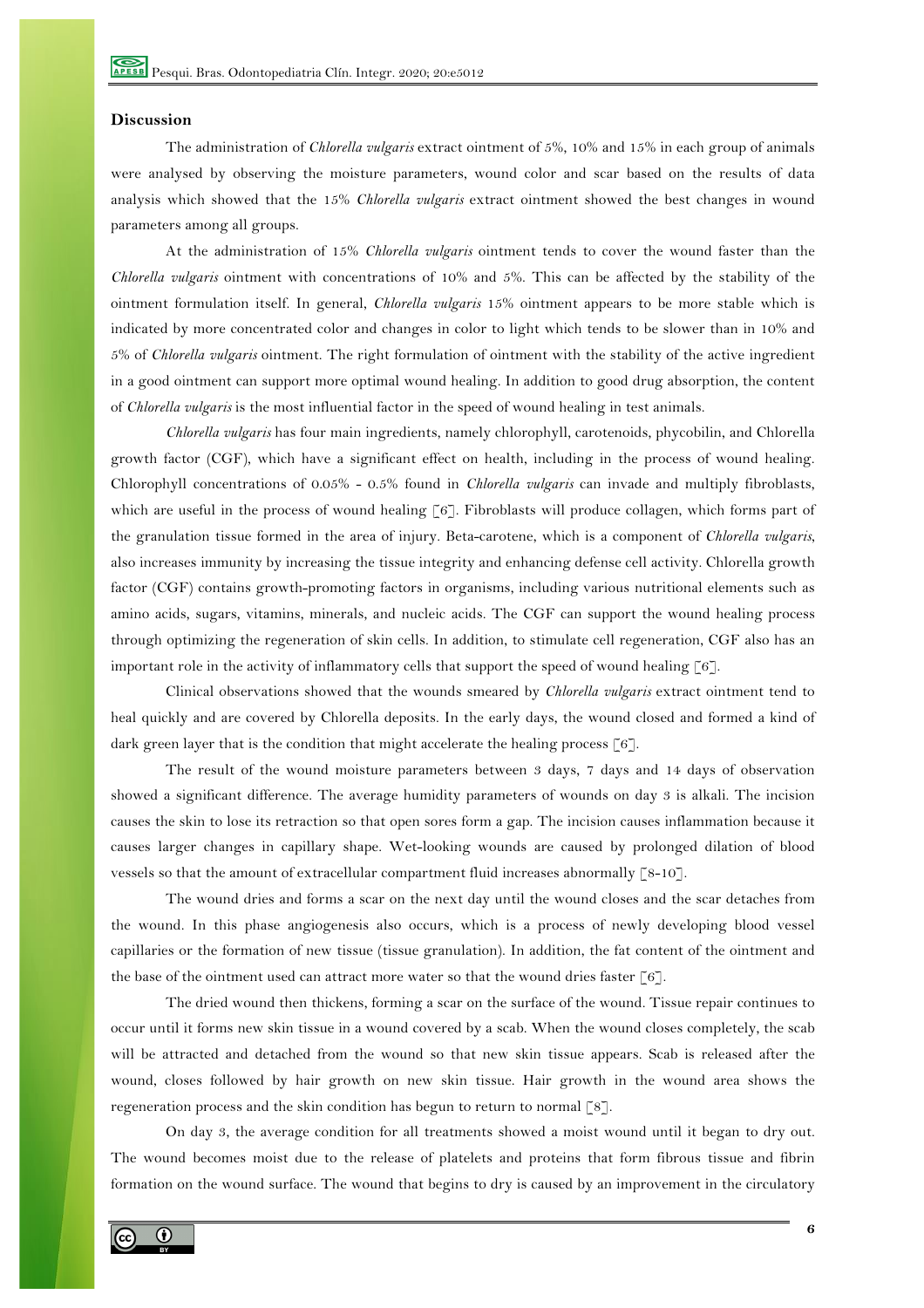system so that the hydrostatic pressure is balanced. On the wound smeared by ointment and stale ointment, the wound appears to be drier. This can be influenced by the fat content on the base, which can attract water so that the wound dries faster  $\lceil 8-10 \rceil$ .

The basic principle of optimal wound healing is to minimize tissue damage by providing adequate tissue perfusion and oxygenation, providing proper nutrition with humid environmental conditions to restore anatomic continuity and damaged tissue function in a short time. The latest wound management aims to create a moist wound environment to accelerate wound healing (moist wound healing). This concept was explained previously, so that epithelialization occurs twice as fast in moist conditions compared to dry conditions. In addition to proper moisture, the formation of granulation tissue in the wound is a sign of an ongoing wound healing process  $\lceil 11,12 \rceil$ .

On the 14th day, the wound treated with several concentration of *Chlorella vulgaris* ointment was closed. The scab that had previously covered the wound was released. Scab is released when the wound closes followed by hair growth a few days after the wound closes. The basic principle of optimal wound healing is to minimize tissue damage by providing adequate tissue perfusion and oxygenation, providing proper nutrition with humid environmental conditions to restore anatomic continuity and damaged tissue function in a short time.

*Chlorella vulgaris* contains many phytochemical compounds such as sterols, flavonoids, tannins, phenols, terpenoids, saponins, sulfur compounds, and other nutrients that have a significant effect on health, including for wound healing in animals. One of the contents of *Chlorella vulgaris* that affects wound healing, especially for wound moisture is flavonoids and tannins. Flavonoids can stop bleeding in the wound and act as an anti-inflammatory agent that will affect the production of inflammatory cells in the wound healing phase. The presence of flavonoids in ointment can affect changes in the condition of wet wounds to become moist faster. The content of tannin as an astringent can affect the permeability reduction of the mucosa and the bond between the mucosa becomes strong so that it prevents irritation. Thus, indirectly tannin affects the changes in each level of humidity. Apart from having an effect on mucosal permeability, tannins can also affect the permeability of the wall or membrane of bacteria so that bacteria shrink and die. This antibacterial property can prevent wound infections [13,14].

Saponins contained in *Chlorella vulgaris* can affect the production of collagen in the early stages of tissue repair and stimulate the regeneration of epithelial cells in the skin thereby accelerating the process of wound healing in animals. Phenol compounds play a role in preventing cell damage due to free radicals thus preventing inflammation and inflammation. *Chlorella vulgaris* also contains terpenoids, which are useful in reducing inflammatory activity. The anti-inflammatory property of *Chlorella vulgaris* causes the inflammatory process in the wound in the treated pig's ear to be inhibited and the healing process of the wound can occur more quickly [7,14].

Several types of sterols extracted from *Chlorella vulgaris* can inhibit certain inflammation of the skin. Sterol can prevent inflammation and prevent prolonged allergies and regenerate skin cells [15]. The sterol content of *Chlorella vulgaris* can support deep wound healing in pigs, the treatment of which is given *Chlorella vulgaris* ointment so that the effect is noticeable compared to the control group [14].

The diversity of individual results in the same or different groups can be influenced by the content of the compounds that interfere with the wound. The response can be caused by physical abrasion by particles even though the contact time is relatively short and small. Chemical interactions of foreign or solid foreign substances on the skin can also cause a response to the skin. The resulting response will be different between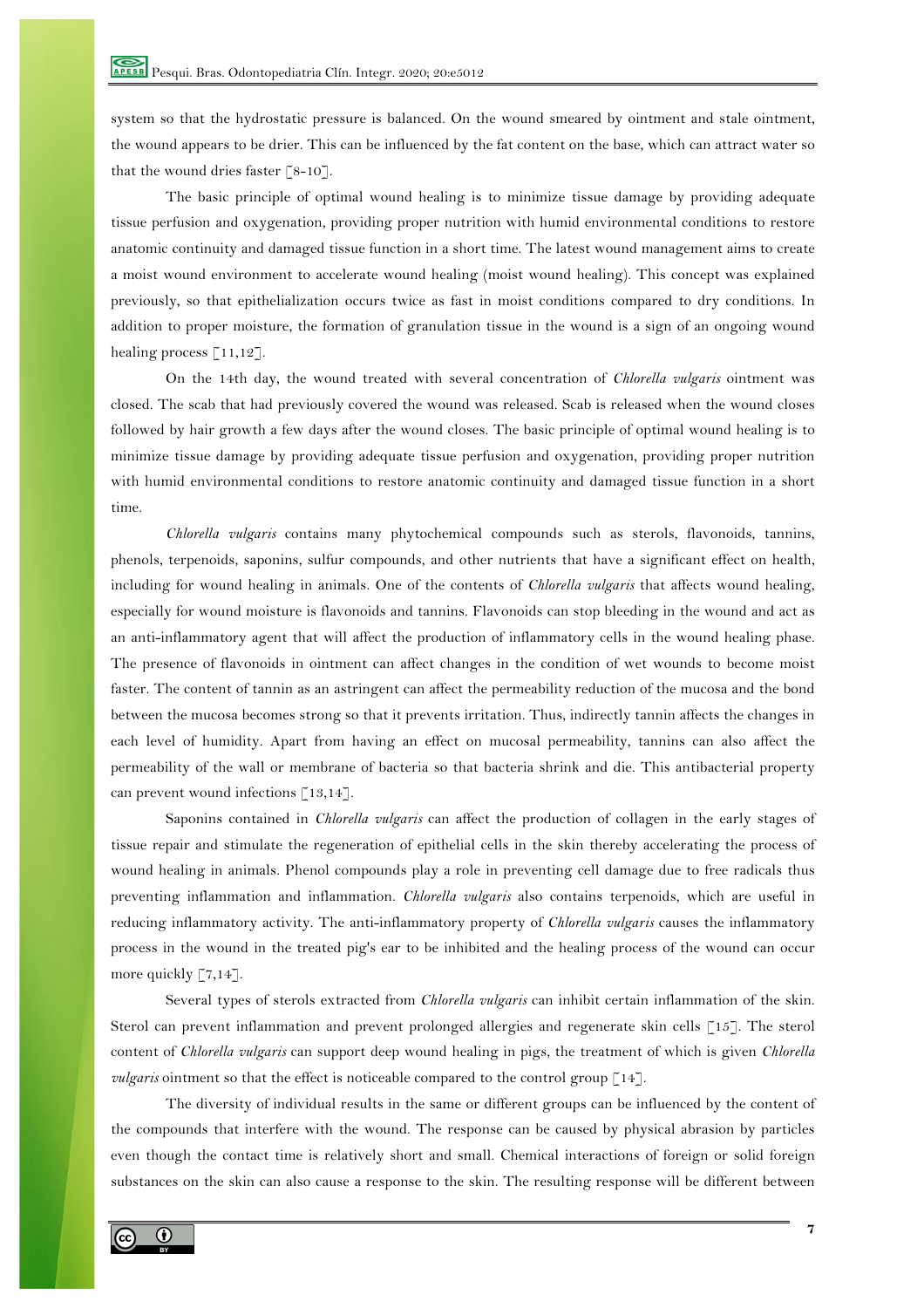individuals, depending on the sensitivity of each individual. This is known as the individual variation of each treatment [14].

*Chlorella vulgaris* can increase the activity of natural killer cells. It can also prevent psychological stress and maintain homeostasis against external stress stimuli through increasing corticosteroids in the blood. The speed of healing of wounds given by *Chlorella vulgaris* ointment can be affected by increased activity of natural killer cells and inflammatory processes. *Chlorella vulgaris* also contains an antibiotic called chlorellin. The antibiotic content in *Chlorella vulgaris* extract can prevent infection so that it supports wound healing in treated animals [4].

The use of *Chlorella vulgaris* extract ointment that has various active ingredients can support the wound healing process in the skin of the pig ear progressively. Topical dosage forms that are easily applied on a good basis can influence the achievement of the optimal cure rate for treatment every day  $\lceil 10 \rceil$ .

All specimens were carried out histopathologically by hematoxylin-eosin staining using a light microscope with 400 times magnification. Each specimen was examined for the number of fibroblasts. The number of fibroblasts increased in the 7th day observation in all treatment groups and the control group. But the number of fibroblasts was more dense in the treatment group of 15% compared to the treatment group of 5% and 10% in the 7th day observation.

The increase of fibroblast density is caused by increased stimulation of FGF secretory proteins as a result of platelet degranulation. Microscopic results lead to the possibility of *Chlorella vulgaris* activity against fibroblasts as an intermediary for the effects of accelerated wound healing performed by *Chlorella vulgaris*. *Chlorella vulgaris* will modulate the early days of injury so that fibroblasts multiply faster and more [15].

Macrophages begin to gather in the wound area 24 hours to 48 hours after injury, as well as fibroblasts. The gathering of a large number of macrophages, which is sufficient to have a real effect, begins to occur on the second day and in line with that there is an increase in the production of growth factors. The increase in cytokines will affect the number of fibroblasts so that the increase in number can be seen in histopathological observation on the 3rd day and continues to increase on day  $7 \lceil 4 \rceil$ .

On day 14, the number of fibroblasts in the *Chlorella vulgaris* extract ointment group tended to be lower and most noticeable in the group with a concentration of 15%. At least the number of fibroblasts shows that connective tissue has been formed in the wound that has been extracted. When the wound surface is closed, the fibroplasia process with the formation of granulation tissue will also stop and the ripening process begins. This explains that on the 14th day observation the number of fibroblasts in the treatment wound group decreased compared to the third day because on the 7th day (proliferation phase) the wounds in the treatment group were all covered by the epithelium so that fibroblasts were not synthesized and the number decreased. It can be concluded that the wound healing process works well because *Chlorella vulgaris* extract accelerates epithelialization [16].

Fibroblasts produce collagen, which links the edges of the wound so that the scar tissue becomes strong. Furthermore, the body tries to normalize everything that becomes abnormal because of the healing process. Edema and inflammatory cells, young cells mature, excess collagen and newly closed capillaries are reabsorbed, and the other shrinks according to the strain [16].

The more complete the healing of a wound, the less the number of fibroblasts, because the presence of fibroblasts shows the process of wound healing. This is different in the control group where the observation of day 14 showed an increase of fibroblast cells compared to the 7th and 3rd day of the treatment group. Thus, the large number of fibroblast cells indicates the incomplete formation of collagen, which will form connective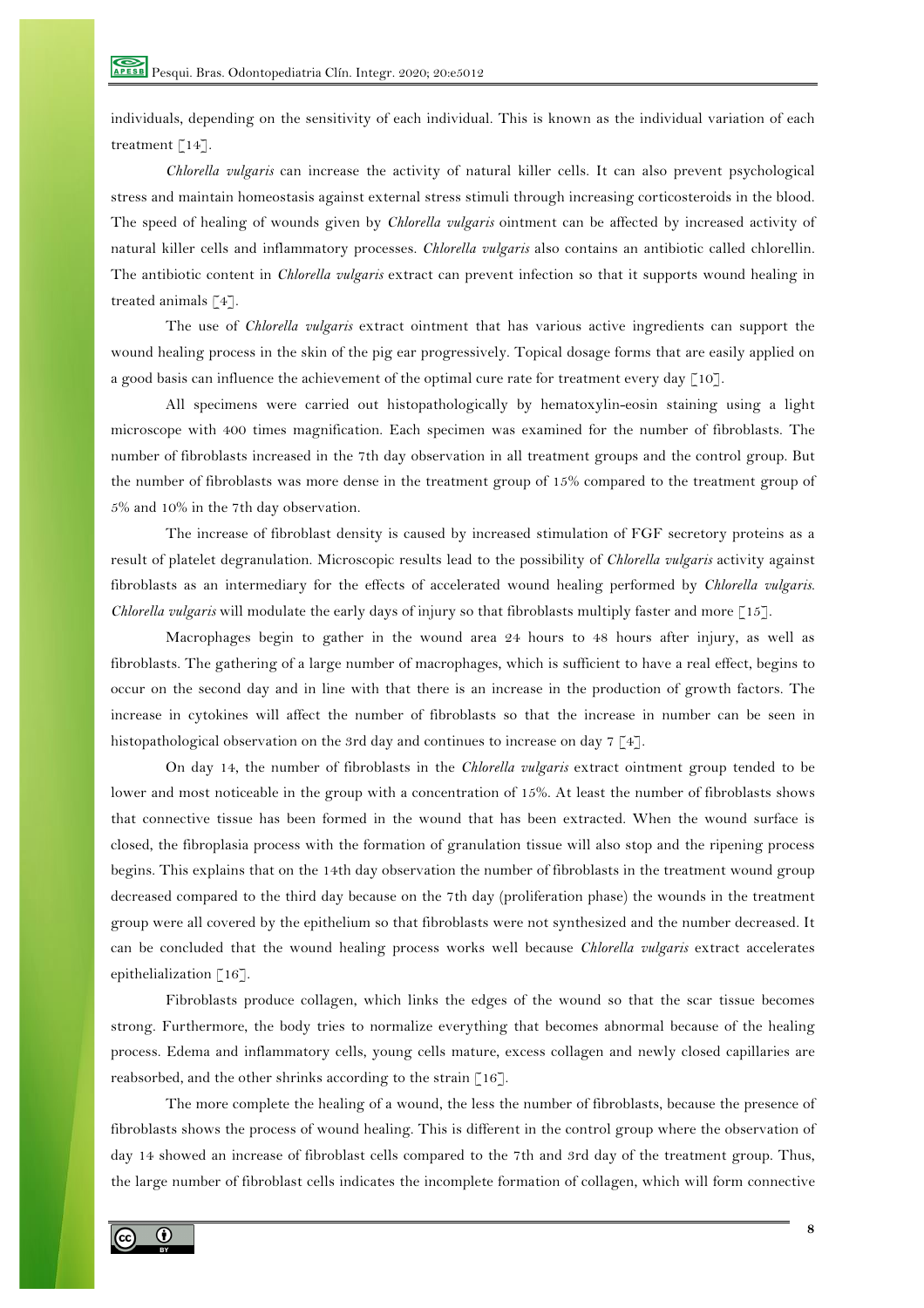tissue that will link the wound. So even though clinically, the wound in the control group is closed but histologically, there is an increasing process of fibroblasts and collagen synthesis, which is still low [15].

The role of fibroblasts is very important in the repair process, which is responsible for the preparation of producing protein structure products that will be used during the process of tissue reconstruction. Under normal circumstances, fibroblast cleavage activity is rarely seen, but when an injury occurs this cell looks more active in producing extracellular matrices. The proliferation of fibroblasts in the wound healing process is naturally stimulated by interleukin-Ib (IL-Ib), platelet derived growth factor (PDGF), and fibroblast growth factor (FGF). The wound healing process is strongly influenced by the role of fibroblasts migration and proliferation in the area of injury. The content of *Chlorella vulgaris* extract ointment applied to animal wounds stimulates the synthesis of growth factors including fibroblast growth factor (FGF), which increases the activity of fibroblast cells to produce collagen and forms connective tissue so that the wound heals quickly  $[15, 17, 18]$ .

### **Conclusion**

The *Chlorella vulgaris* extract ointment containing 15% concentration extract is the best in accelerating the wound healing process in pig ears compared to other concentrations of 5% and 10% based on healing parameters wound and the increase of the fibroblast cells number.

## **Authors' Contributions**

| <b>EM</b>                                                                                                                    | $\n  0000 - 0003 - 2432 - 1282\n$    | Conceptualization, Methodology, Investigation, Formal Analysis, |  |  |  |  | Writing, |
|------------------------------------------------------------------------------------------------------------------------------|--------------------------------------|-----------------------------------------------------------------|--|--|--|--|----------|
|                                                                                                                              |                                      | Original Draft Preparation and Writing, Review and Editing.     |  |  |  |  |          |
| <b>MR</b>                                                                                                                    | $\n  0000 - 0003 - 0943 - 4000\n$    | Investigation, Formal Analysis and Writing, Review and Editing. |  |  |  |  |          |
| <b>RW</b>                                                                                                                    | $\n  0000 - 0002 - 8792 - 2248\n$    | Investigation, Formal Analysis and Writing, Review and Editing. |  |  |  |  |          |
| RAA                                                                                                                          | $0000-0002-3109-8501$                | Methodology, Investigation and Writing, Review and Editing.     |  |  |  |  |          |
| AMQ                                                                                                                          | $\bigcirc 0000 - 0001 - 5517 - 1542$ | Investigation, Formal Analysis and Writing, Review and Editing. |  |  |  |  |          |
| <b>HA</b>                                                                                                                    | $\n  0000 - 0003 - 3124 - 2064\n$    | Investigation, Formal Analysis and Writing, Review and Editing. |  |  |  |  |          |
| All authors declare that they contributed to critical review of intellectual content and approval of the final version to be |                                      |                                                                 |  |  |  |  |          |
| published.                                                                                                                   |                                      |                                                                 |  |  |  |  |          |

### **Financial Support**

None.

#### **Conflict of Interest**

The authors declare no conflicts of interest.

#### **Acknowledgement**

We would like to thank the Head of the Anatomical Pathology Laboratory of Rumah Sakit Pendidikan UNHAS, the Makassar Animal Celebes Friends Clinic and Moncongloe Maros Animal Farm for their willingness to provide a place for performing this research.

#### **References**

- [1] Reddy GAK, Priyanka B, Saranya SC, Kumar CKA. 2012. Wound healing potential of Indian medicinal plants. Int J Pharm Rev Res 2012; 2(2):75-87.
- [2] Sugianti B. Pemanfaatan tumbuhan obat tradisional dalam pengendalian penyakit ikan. Bogor: Institut Pertanian Bogor, 2005. [In Indonesian].
- [3] Damayanti MM, Yuniarti Y. Review jurnal: pengaruh pemberian platelet-rich fibrin dalam mempercepat proses penyembuhan luka pascaekstraksi gigi. Prosiding SNaP 2016; 2(1):34-9. [In Indonesian].